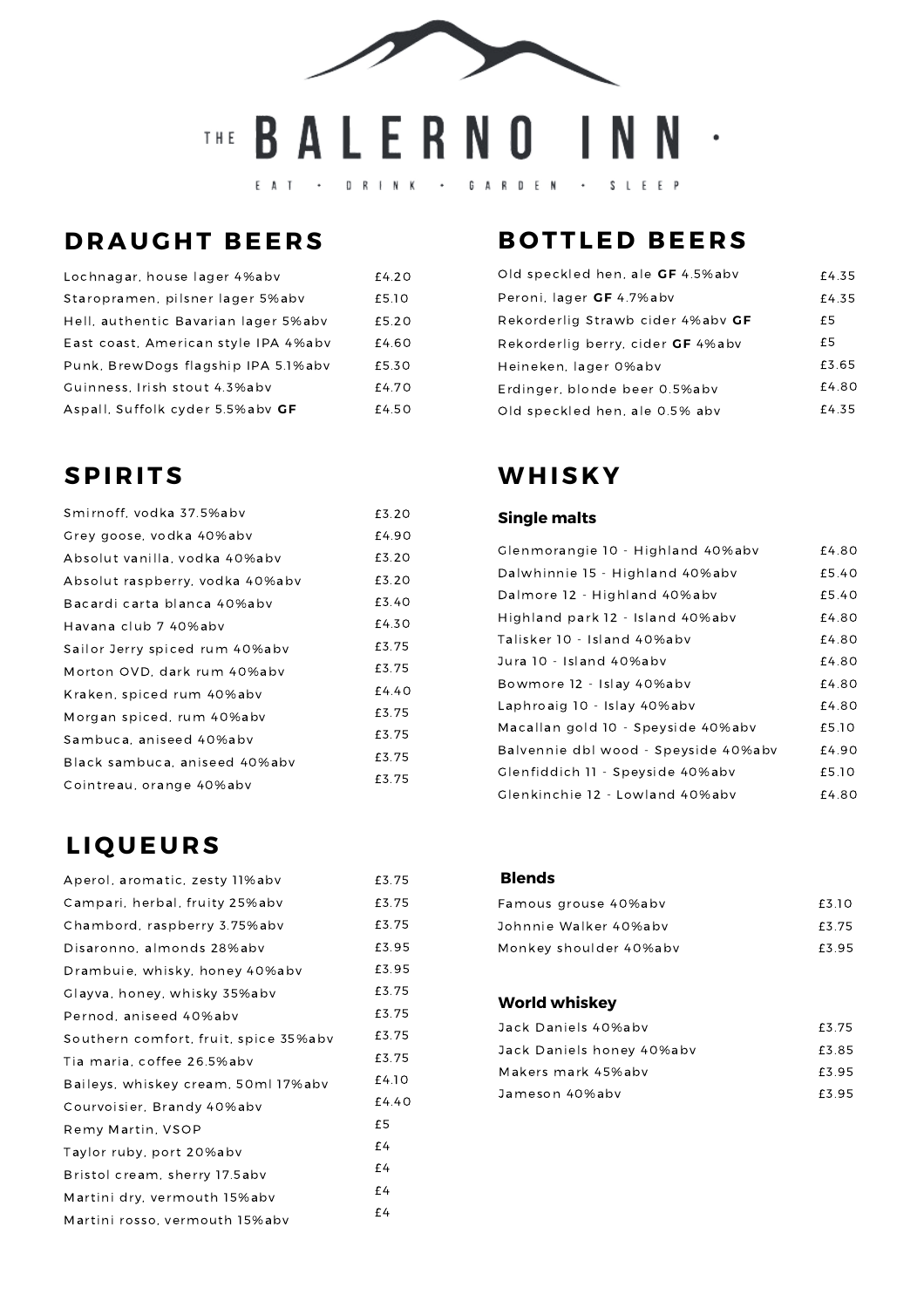

## THE BALERNO INN .

GARDEN - SLEEP  $E A T \cdot B R + N K \cdot$ 

#### **C O C K TAI LS**

| <b>Amaretto sours</b>                                                | £7.50 |
|----------------------------------------------------------------------|-------|
| Bright, refreshing, sweet & sour. Lemon, Amaretto, egg white, gomme  |       |
| Tangueray blackcurrant (like a Bramble)                              | £7.50 |
| Lime, Tanqueray, brown sugar syrup crushed ice, Cassis               |       |
| Old fashioned                                                        | £7.50 |
| Bourbon, demerara, orange bitters                                    |       |
| French 77                                                            | £7.50 |
| Fresh lemon, St-Germain Elderflower liquor, prosecco                 |       |
| Cosmo                                                                |       |
| Cherry scented vodka, orange liquor, cranberry juice and fresh lime  | £7.50 |
| <b>Buck's fizz</b>                                                   |       |
| Enjoy whilst you are "making your mind up", dehydrated orange, fresh | f7    |
| orange juice and bubbly prosecco                                     |       |
| Hibiscus margarita                                                   | £7.50 |
| Tequila, Cointreau, hibiscus cordial, zest, sugar, sea salt,         |       |

#### **M AR T INI'S**

| <b>Espresso marshmallow</b>                | £8 |
|--------------------------------------------|----|
| "Pep in a glass". Absolut vanilla, Kahlua, |    |
| espresso, gomme, torched mallow            |    |
| Pornstar martini                           | £8 |
| "Tropical, zesty" Absolut vanilla, Passoa, |    |
| passion fruit, gomme, prosecco shot        |    |
| French martini                             | £8 |
| "elegant, raspberry" Absolut raspberry,    |    |
| Chambord, pineapple                        |    |

#### **G IN** *We aim for our perfect serve when seasonality allows.*

| Edinburgh gin, w/ orange 43%abv             | £4.40 |
|---------------------------------------------|-------|
| Edinburgh raspberry liqueur 20%abv          | £3.75 |
| Edinburgh rhubarb & ginger liqueur 20%abv   | £3.75 |
| Gordons pink w/rasp 42%abv                  | £4.25 |
| Botanist w/ thyme & lemon 43%abv            | £4.40 |
| Hendricks w/ cucumber 41%abv                | £4.40 |
| Whitley Neill original, w/ orange 43%abv    | £4.40 |
| Whitley Neill raspberry w/ raspberry 43%abv | £4.40 |
| Pentland hills, w/ grapefruit               | £5    |
| Bombay sapphire, w/lime                     | £4.40 |
| Tanqueray London dry, w/lime                | £3.90 |
| Brockmans, w/ blueberries                   | £4.40 |
| Martin Miller w/ strawberry                 | £4.40 |

#### **0%AB V**

| Glass house mojito 0%abv         | f4    |
|----------------------------------|-------|
| Lemon, thyme and elderflower old | f4    |
| fashioned lemonade 0%aby         | £3.65 |
| Heineken, lager 0%abv            | £2.95 |
| Erdinger, blonde beer 0.5%abv    | £4.80 |
| Old speckled hen. Ale 0.5%abv.   | £3.95 |

#### **M I X E R S**

| Fever-tree Indian tonic        | £2.75 |
|--------------------------------|-------|
| Fever-tree skinny Indian tonic | £2.75 |
| Fever-tree ginger ale          | £2.75 |
| Fever-tree ginger beer         | £2.75 |
| Coca cola full sugar 200ml     | £2.40 |
| Coca cola skinny 200ml         | £2.40 |
| Irn bru full sugar 330ml tin   | £2.70 |
| Irn bru skinny 330ml tin       | £2.70 |
| Appletiser 275ml               | £2.80 |
| Draught coke, lemonade,        |       |
| sugar free coke                | £1.90 |
| Sparkling water 500ml          | f2.5  |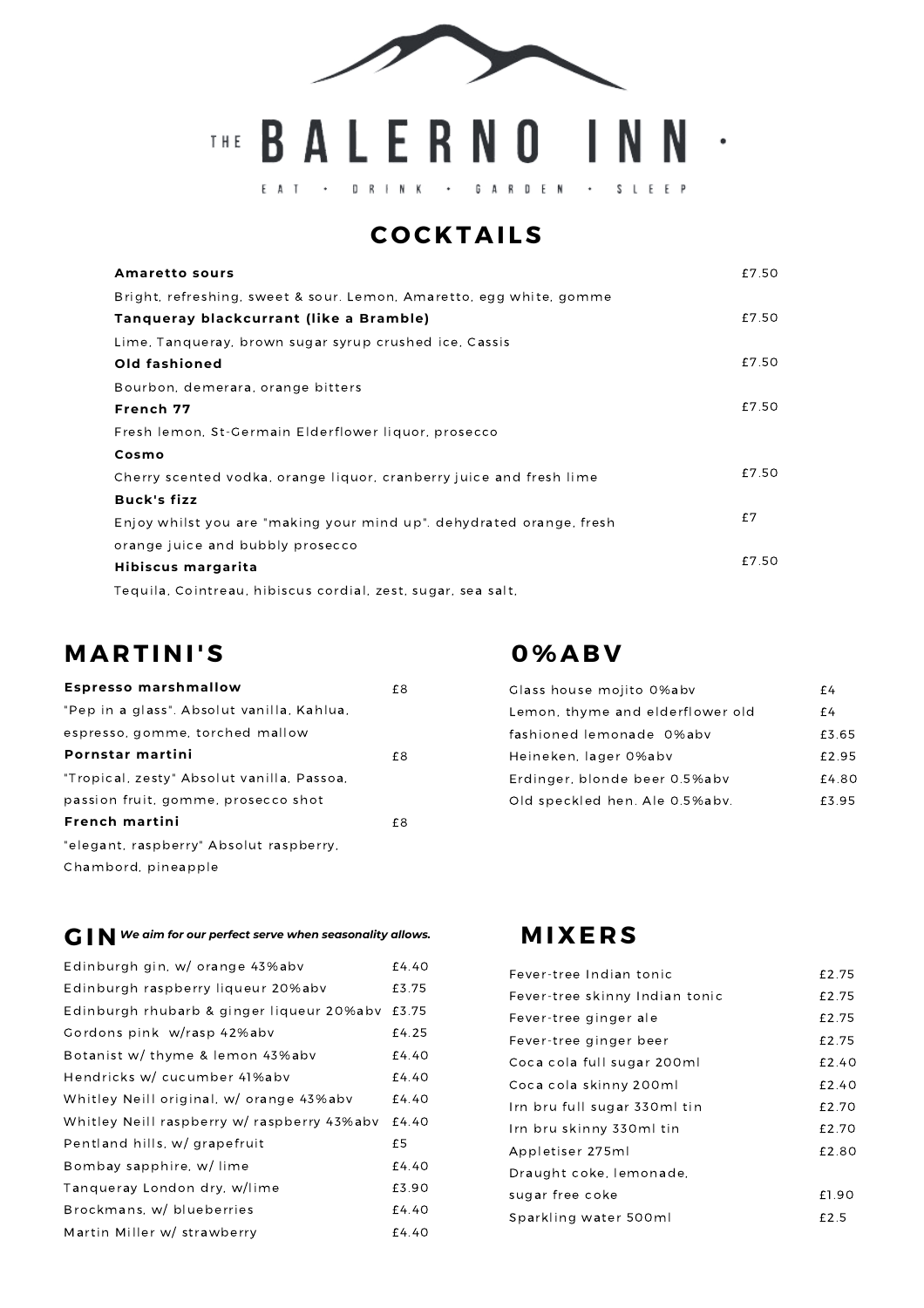

#### **SPAR K L ING WINE**

| House prosecco                     |             | £27 |
|------------------------------------|-------------|-----|
| Dry with soft and velvety texture, | 125ml £5.50 |     |
| green apple and citrus flavour     |             |     |
|                                    |             |     |
| House prosecco pink                |             | f28 |
| Bright pink with tiny bubbles.     | 125ml £5.60 |     |
| apple, pear & apricot on the nose  |             |     |
|                                    |             |     |
| Premium champagne, please ask      |             | f70 |
| your server for details            |             |     |
|                                    |             |     |

#### **ROSE WINE**

| Zinfandel- California 11.5% abv     |             | £19 |
|-------------------------------------|-------------|-----|
| Bloody cracking blush, easy         | 250ml £6.40 |     |
| drinking, hints of strawberry, soft | 175ml £4.80 |     |
| finish                              |             |     |
|                                     |             |     |
| Pinot grigio pink - Italy 11.0% abv |             | f23 |
| With a hint of fruit, easy drinking | 250ml £7.60 |     |
| and lots of fun                     | 175ml £5.30 |     |
|                                     |             |     |

#### **WHITE WINE**

| CHARDONNAY Australia 12.5%abv                                        |         | £18   |
|----------------------------------------------------------------------|---------|-------|
| Refreshing house white wine                                          | 250ml   | £6.40 |
| option, lively citrus fruit, crisp                                   | 175 m l | £4.40 |
| finish                                                               |         |       |
| SAUVIGNON BLANC, New Zealand                                         |         |       |
| 13.5%abv (v) Tropical and citrus                                     |         | £26   |
|                                                                      | 250ml   | £8.60 |
| fruits with underlying grassy and                                    | 175ml   | £6.5  |
| herbaceous character                                                 |         |       |
| VIOGNIER, VILLA VIEJA Argentina                                      |         | £28   |
| 14%abv Flaunting ample white                                         |         |       |
| fruit flesh, full bodied.                                            |         |       |
|                                                                      |         |       |
| PINOT GRIGIO Italy 12%abv (v)                                        |         | £23   |
| Soft on the palate with well                                         | 250ml   | £8    |
| balanced acidity, Elegant                                            | 175ml   | £6    |
| bouquet, typical varietal with                                       |         |       |
| hints of hay                                                         |         |       |
|                                                                      |         | £45   |
| CHABLIS, JOSEPH DROUHINN 12.5%abv<br>Elegant wine. Brilliant colour, |         |       |
| with hints of green. Typical                                         |         |       |
| Chablis nose, Stunning wine,                                         |         |       |
| stunning value                                                       |         |       |
|                                                                      |         |       |
| CHENIN BLANC, SOUTH AFRICA 13%abv                                    |         | £24   |
| citrus with hint of sherbet on the nose, tropical                    |         |       |
| fruit flavours                                                       |         |       |
| SANCERRE 13.5%abv                                                    |         | £39   |

Refined tropical goodness from the French Loire region

#### **R ED WINE**

| SHIRAZ Australia 13.5%abv<br>What a house wine, Jammy<br>blackcurrants and blackberries<br>with a smooth lingering finish                     | 250ml<br>175ml £4.40    | £18<br>£6.40       |
|-----------------------------------------------------------------------------------------------------------------------------------------------|-------------------------|--------------------|
| MALBEC Argentina 12.8%abv (v)<br>Big and intense. Notes of dark<br>fruits & spice                                                             | 250ml £8.40             | £26<br>175ml £6.30 |
| MERLOT Chile 13.5%abv<br>Plump red & black fruit, touch of<br>spice                                                                           | 250ml<br>175ml £5.50    | £22<br>£7.6        |
| RIOJA Spain 13%abv (v) High<br>class rioja, red fruits, spice and<br>vanilla                                                                  | 250ml £8<br>175ml £6.30 | £26                |
| PINOT NOIR. France 12%abv<br>Aromatic, red fruit notes, spice<br>and smoke, good freshness with<br>an elegant structure, delicate<br>tannins. |                         | £39                |